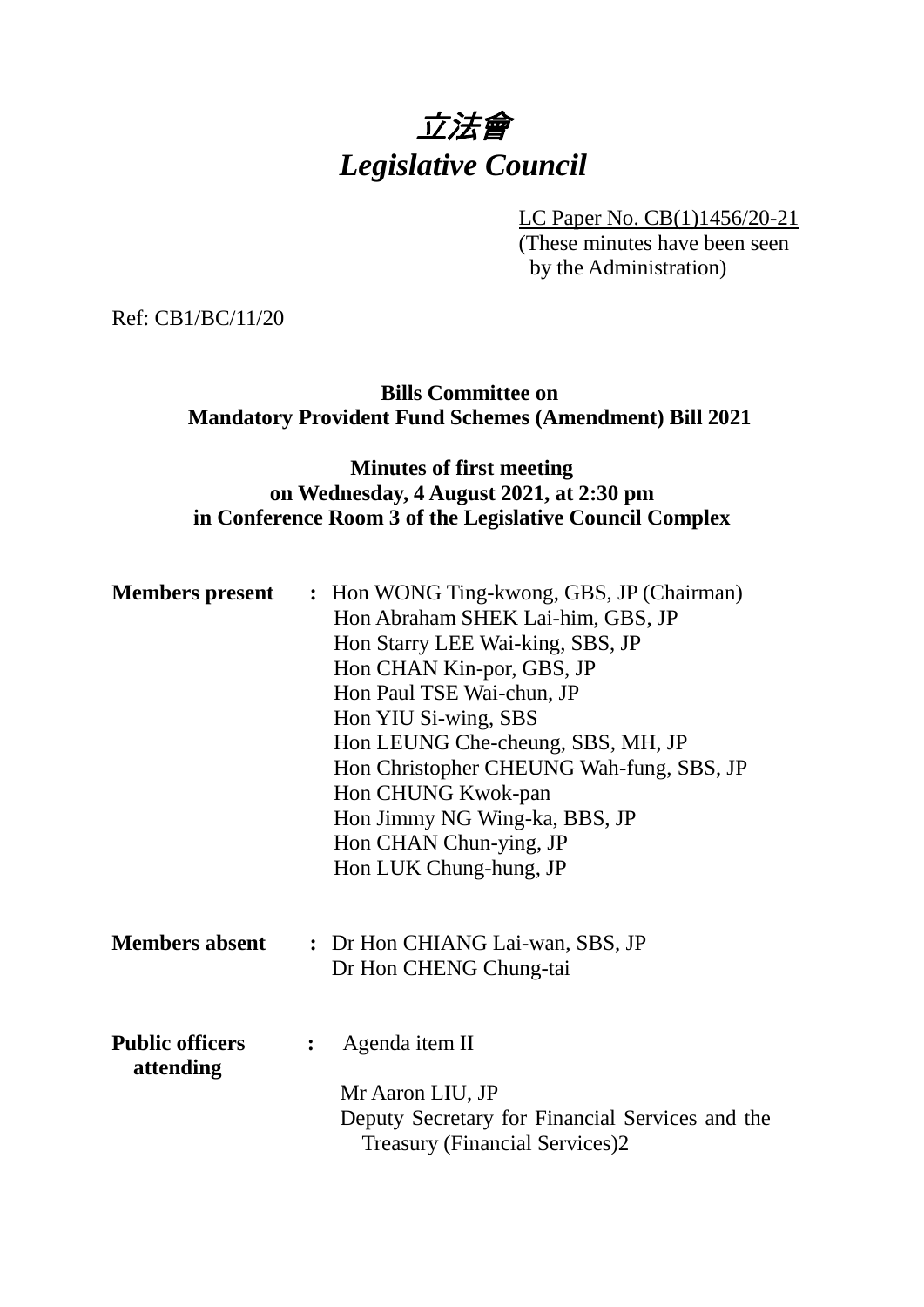|                                    |                | Miss Cheryl CHOW<br>Principal Assistant Secretary for Financial<br>Services and the Treasury (Financial Services)<br><b>Mandatory Provident Fund Reform</b>                                                                                     |
|------------------------------------|----------------|-------------------------------------------------------------------------------------------------------------------------------------------------------------------------------------------------------------------------------------------------|
|                                    |                | Ms Frances HUI<br><b>Senior Assistant Law Draftsman</b><br>Department of Justice                                                                                                                                                                |
|                                    |                | Mr Michael CHOI<br>Senior Government Counsel (Acting)<br>Department of Justice                                                                                                                                                                  |
| <b>Attendance by</b><br>invitation | $\ddot{\cdot}$ | Agenda item II<br>Ms Gabriella YEE<br><b>Executive Director (Policy)</b><br><b>Mandatory Provident Fund Schemes Authority</b><br>Mr Eric CHENG<br>Director (Policy Development & Research)<br><b>Mandatory Provident Fund Schemes Authority</b> |
| <b>Clerk in attendance:</b>        |                | Mr Boris LAM<br>Chief Council Secretary (1)3                                                                                                                                                                                                    |
| <b>Staff in attendance :</b>       |                | Mr Alvin CHUI<br><b>Assistant Legal Adviser 3</b>                                                                                                                                                                                               |
|                                    |                | Mr Joey LO<br>Senior Council Secretary (1)8                                                                                                                                                                                                     |
|                                    |                | Ms May LEUNG<br>Legislative Assistant (1)3                                                                                                                                                                                                      |
|                                    |                | Miss Teresa HO<br>Clerical Assistant (1)3                                                                                                                                                                                                       |
|                                    |                |                                                                                                                                                                                                                                                 |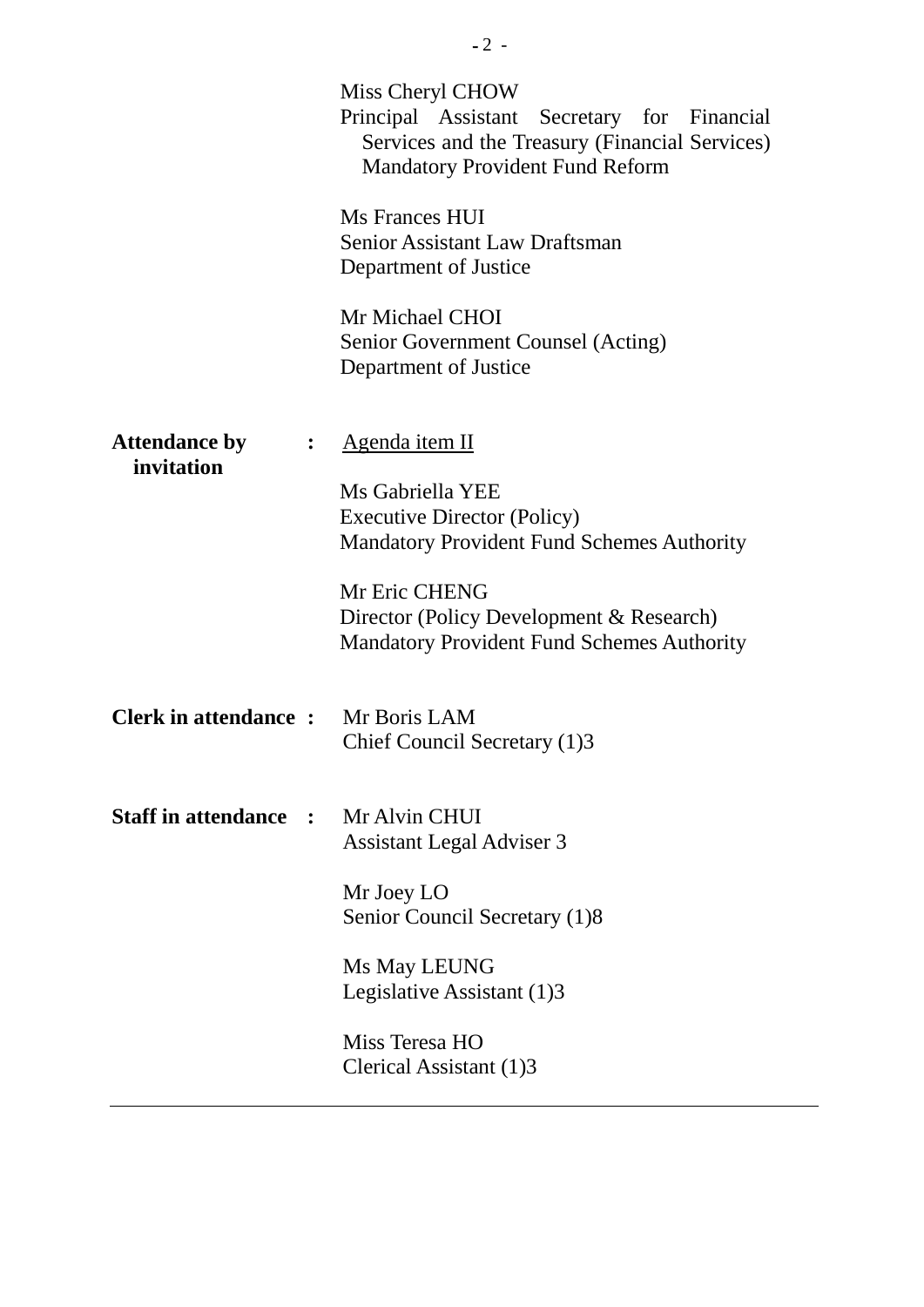## **I. Election of Chairman**

Mr WONG Ting-kwong, the Member who had the highest precedence among members of the Bills Committee on Mandatory Provident Fund Schemes (Amendment) Bill 2021 ("the Bills Committee") present at the meeting, presided at the election of the chairman of the Bills Committee. Mr WONG invited nominations for the chairmanship of the Bills Committee.

2. Mr WONG Ting-kwong was nominated by Mr CHAN Kin-por and the nomination was seconded by Mr LUK Chung-hung. Mr WONG accepted the nomination.

3. Mr CHAN Kin-por, the Member who had the highest precedence among the members not nominated for the office took over the chair from Mr WONG to preside over the election.

4. There being no other nomination, Mr CHAN Kin-por declared that Mr WONG Ting-kwong was elected Chairman of the Bills Committee. Mr WONG then took the chair.

5. Members agreed that it was not necessary to elect a Deputy Chairman.

| П. | <b>Meeting with the Administration</b><br>(LC Paper No. CB(3)773/20-21 | The Bill                                                                                                                                                                                         |
|----|------------------------------------------------------------------------|--------------------------------------------------------------------------------------------------------------------------------------------------------------------------------------------------|
|    | File Ref: $MPF/2/1/43C$                                                | -- Legislative Council Brief issued<br>by the Financial Services and the<br><b>Treasury Bureau</b>                                                                                               |
|    | LC Paper No. $LS96/20-21$                                              | -- Legal Service Division Report<br>on the Bill                                                                                                                                                  |
|    | LC Paper No. $CB(1)1158/20-21(01)$ --<br>(Restricted to members only)  | Marked-up copy of the relevant<br>provisions of the Mandatory<br>Provident Fund<br><b>Schemes</b><br>Ordinance (Cap. 485) to be<br>amended by the Bill prepared by<br>the Legal Service Division |
|    | LC Paper No. $CB(1)1158/20-21(02)$ --                                  | Background brief prepared by<br>Legislative<br>the<br>Council<br>Secretariat                                                                                                                     |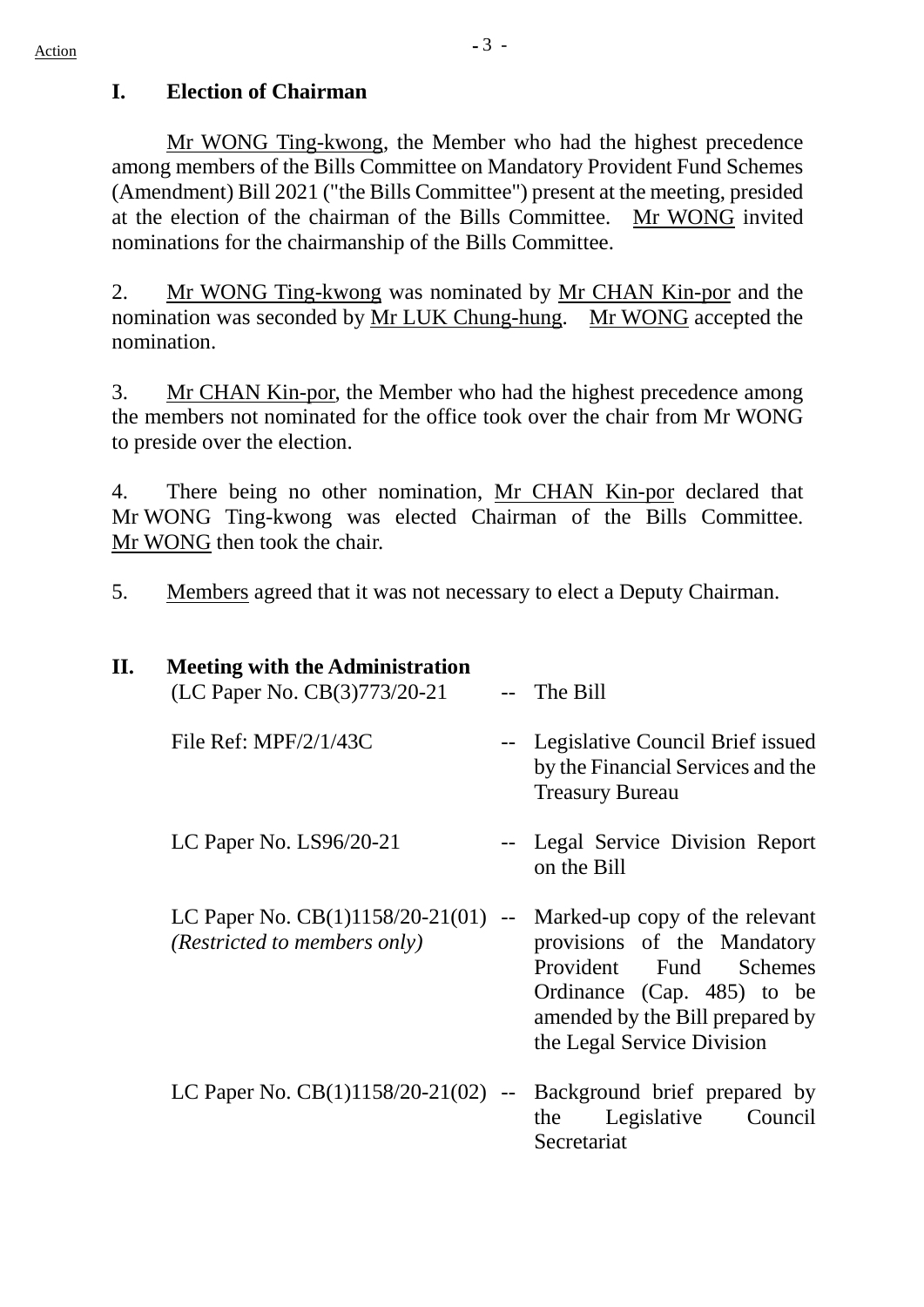| LC Paper No. $CB(1)1158/20-21(03)$ -- Assistant Legal Adviser's letter                                                                       | dated 21 July 2021 to the<br>Administration                                                                                                        |
|----------------------------------------------------------------------------------------------------------------------------------------------|----------------------------------------------------------------------------------------------------------------------------------------------------|
| LC Paper No. $CB(1)1158/20-21(04)$ -- Administration's reply                                                                                 | to<br>Assistant Legal Adviser's letter<br>dated 21 July 2021                                                                                       |
| LC Paper No. $CB(1)1160/20-21(01)$ --                                                                                                        | Administration's<br>paper<br><sub>on</sub><br>Mandatory Provident Fund<br>Schemes (Amendment) Bill<br>2021) (power-point presentation<br>material) |
| LC Paper No. $CB(1)1175/20-21(01)$ --<br>(English version only, tabled at the<br>meeting and subsequently issued on 4<br><b>August</b> 2021) | Submission from the Hong<br>Kong Trustees' Association<br>dated 3 August 2021)                                                                     |

### Disclosure of pecuniary interest

6. The Chairman reminded members that in accordance with Rule 83A of the Rules of Procedure of the Legislative Council ("LegCo"), they should disclose the nature of any direct or indirect pecuniary interests relating to the subjects under discussion at the meeting before they spoke on the subjects.

7. Mr CHAN Chun-ying declared that the group of companies he was working for consisted of an Mandatory Provident Fund ("MPF") trustee.

#### Discussion

8. The Bills Committee deliberated (Index of proceedings attached at **Annex**).

#### Follow-up actions to be taken by the Administration

- 9. The Administration was requested to provide the following information
	- (a) given the difficulty for some MPF scheme members to make enquiries about their personal accounts through the Mandatory Provident Fund Schemes Authority ("MPFA"), whether there was any existing legislation precluding the disclosure of information contained in a scheme member's own personal account to the scheme member by MPFA; and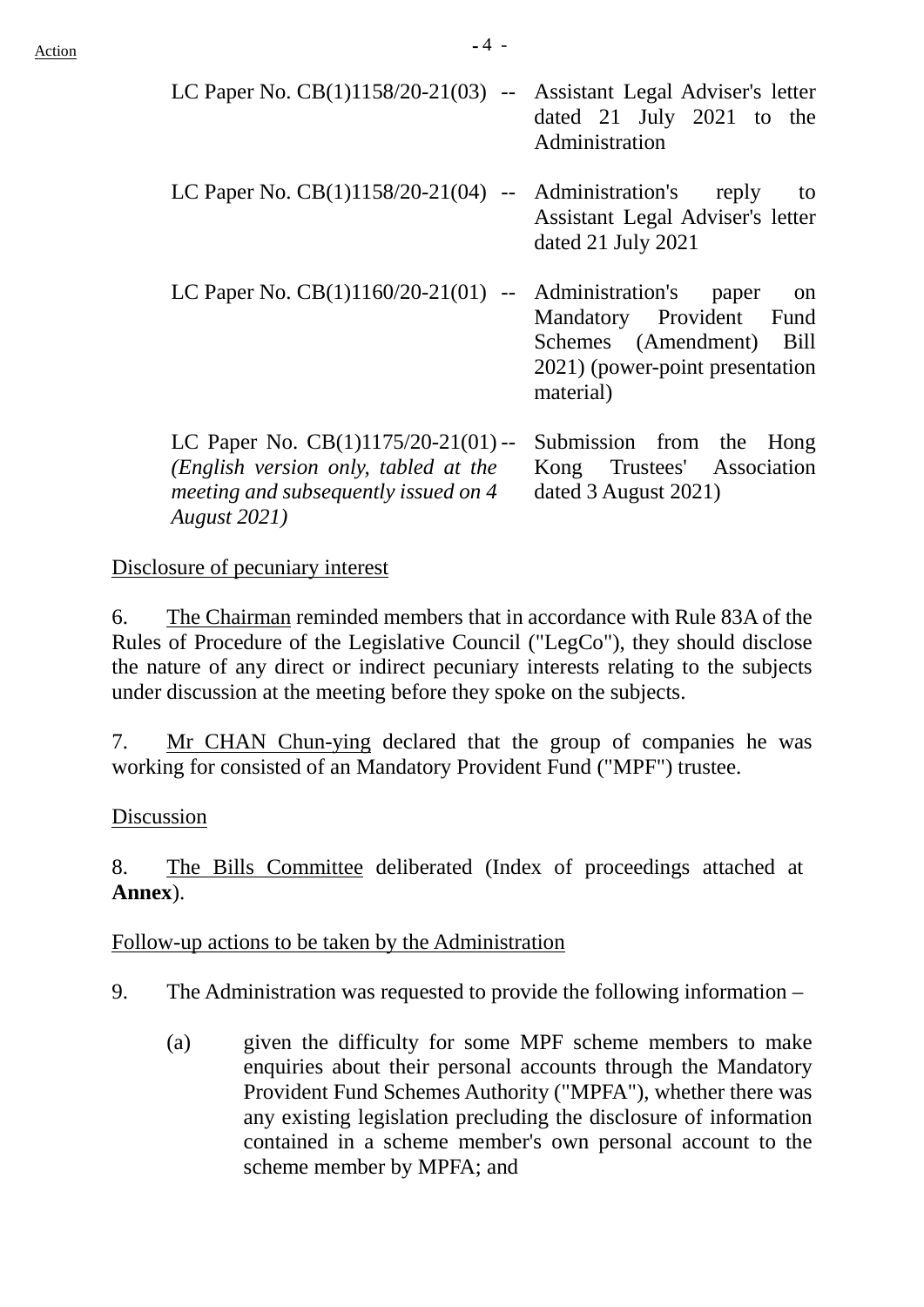(b) given that the MPF benefits accrued in the MPF account opened under the former employer of a scheme member would be held in a separate personal account when the scheme member terminated his/her employment, many such personal accounts under the name of the same member were in fact inactive. As such, what was the actual percentage of active accounts (i.e. contribution accounts) out of the 10 million-odd MPF accounts which had joined the Default Investment Strategy.

(*Post-meeting note*: The Administration's response was issued to members vide LC Paper No. CB(1)1213/20-21(02) on 19 August 2021.)

## **III. Any other business**

Invitation for views

10. Taking into account the situation of Coronavirus Disease-2019 epidemic in Hong Kong and the need to maintain social distancing to prevent the spread of the disease, the Bills Committee agreed to invite written submissions from the public on the Bill.

(*Post-meeting note*: A notice was posted on the website of LegCo on 4 August 2021 to invite the public to provide written submissions on the Bill. The 18 District Councils were also notified of the invitation. No written submission was received by the Bills Committee.)

Date of next meeting

11. Members noted that the next meeting would be held on Monday, 23 August 2021 at 10:45 am.

12. There being no other business, the meeting ended at 4:18 pm.

Council Business Division 1 Legislative Council Secretariat 28 October 2021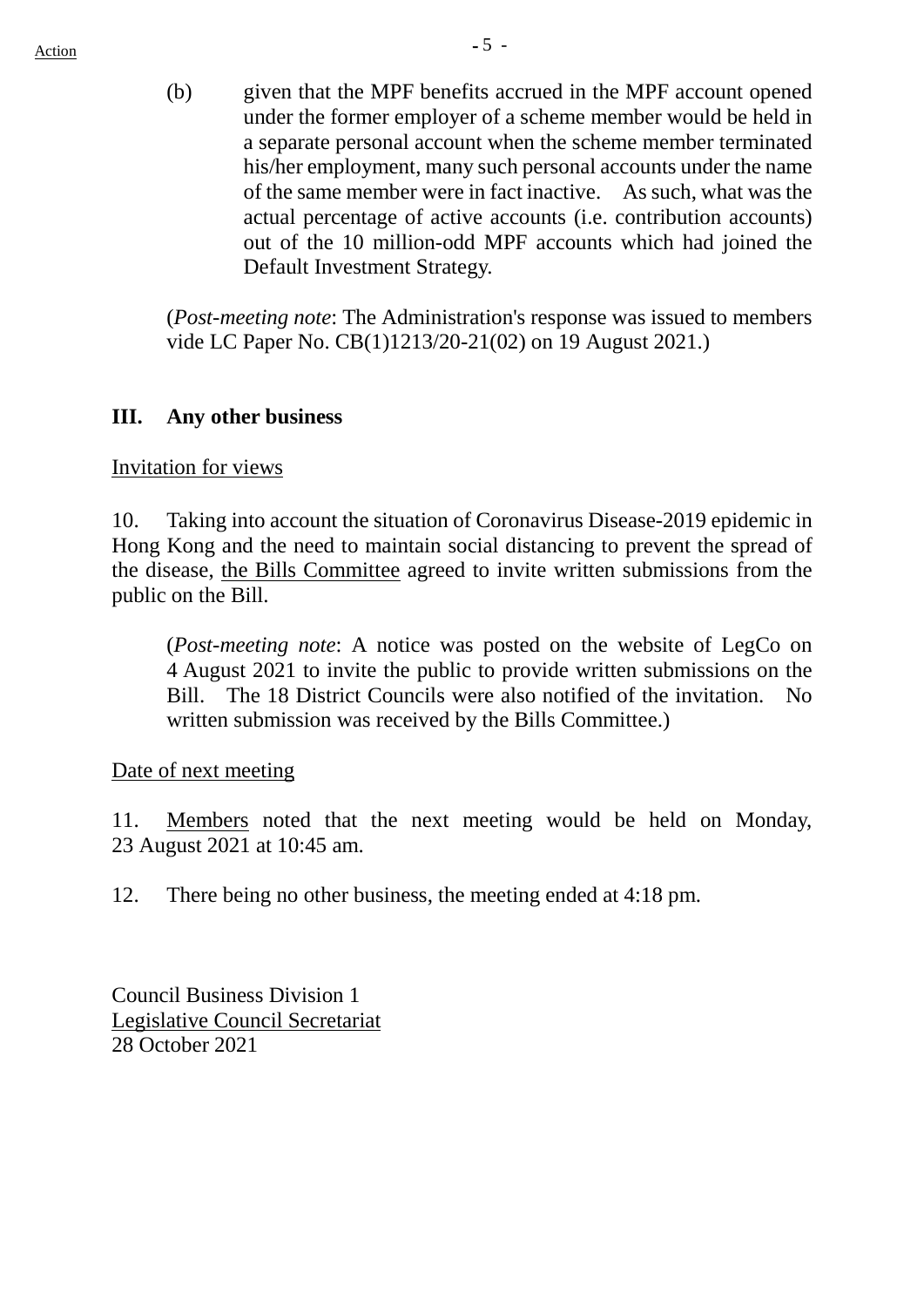#### **Proceedings of the first meeting of the Bills Committee on Mandatory Provident Fund Schemes (Amendment) Bill 2021 on Wednesday, 4 August 2021, at 2:30 pm in Conference Room 3 of the Legislative Council Complex**

| <b>Time</b>          | <b>Speaker</b>                                                   | Subject(s)                                                                                                                                                                                                                                                                                                                                                                                                                                                                                                                                                                                                                                                                                                                                                                                                                                                                                                                                                                                                                                                    | <b>Action</b>   |
|----------------------|------------------------------------------------------------------|---------------------------------------------------------------------------------------------------------------------------------------------------------------------------------------------------------------------------------------------------------------------------------------------------------------------------------------------------------------------------------------------------------------------------------------------------------------------------------------------------------------------------------------------------------------------------------------------------------------------------------------------------------------------------------------------------------------------------------------------------------------------------------------------------------------------------------------------------------------------------------------------------------------------------------------------------------------------------------------------------------------------------------------------------------------|-----------------|
| <b>Marker</b>        |                                                                  |                                                                                                                                                                                                                                                                                                                                                                                                                                                                                                                                                                                                                                                                                                                                                                                                                                                                                                                                                                                                                                                               | <b>Required</b> |
|                      | <b>Agenda item I - Election of Chairman</b>                      |                                                                                                                                                                                                                                                                                                                                                                                                                                                                                                                                                                                                                                                                                                                                                                                                                                                                                                                                                                                                                                                               |                 |
| 000450<br>000700     | Mr WONG Ting-<br>kwong<br>Mr CHAN Kin-                           | Mr WONG Ting-kwong was elected Chairman of the<br><b>Bills Committee.</b>                                                                                                                                                                                                                                                                                                                                                                                                                                                                                                                                                                                                                                                                                                                                                                                                                                                                                                                                                                                     |                 |
|                      | por<br>Mr LUK Chung-<br>hung                                     |                                                                                                                                                                                                                                                                                                                                                                                                                                                                                                                                                                                                                                                                                                                                                                                                                                                                                                                                                                                                                                                               |                 |
|                      |                                                                  | Agenda item II - Meeting with the Administration                                                                                                                                                                                                                                                                                                                                                                                                                                                                                                                                                                                                                                                                                                                                                                                                                                                                                                                                                                                                              |                 |
| $000701 -$<br>002600 | Chairman<br>Administration                                       | Briefing by the Administration on the Mandatory<br>Provident Fund Schemes (Amendment) Bill 2021<br>("the Bill") (LC Paper Nos. CB(3)773/20-21 and<br>CB(1)1160/20-21(01), and File Ref: MPF/2/1/43C).                                                                                                                                                                                                                                                                                                                                                                                                                                                                                                                                                                                                                                                                                                                                                                                                                                                         |                 |
| $002601 -$<br>002656 | Chairman<br>Mr CHAN Chun-<br>ying                                | The Chairman reminded members of the requirements<br>for disclosure of pecuniary interests under Rule 83A<br>of the Rules of Procedure of the Legislative Council.                                                                                                                                                                                                                                                                                                                                                                                                                                                                                                                                                                                                                                                                                                                                                                                                                                                                                            |                 |
| $002657 -$<br>003235 | Chairman<br>Mr<br>Christopher<br><b>CHEUNG</b><br>Administration | Mr Christopher CHEUNG made the following<br>$remarks/enquires -$<br>(a) the Administration had previously undertaken to<br>review the statutory management fee cap of 0.75%<br>per annum of Default Investment Strategy ("DIS")<br>after<br>constituent<br>funds<br>three<br>years<br>of<br>implementation, but it was now deferred until full<br>implementation of the eMPF Platform in around<br>2025 when all trustees and their schemes had<br>migrated to the new eMPF Platform.<br>Mr<br>CHEUNG enquired about the reasons for the<br>deferment; and<br>(b) given the strong annual growth of the overall pool<br>of DIS constituent funds, tremendous savings<br>could be achieved from an early review of the<br>statutory management fee cap.<br>The Administration advised that -<br>(a) the Administration undertook to review the<br>statutory fee caps on DIS constituent funds three<br>years after the operation of DIS (i.e. in 2020) in the<br>course of the scrutiny of the DIS-related<br>legislation in the 2016-2017 Legislative Council |                 |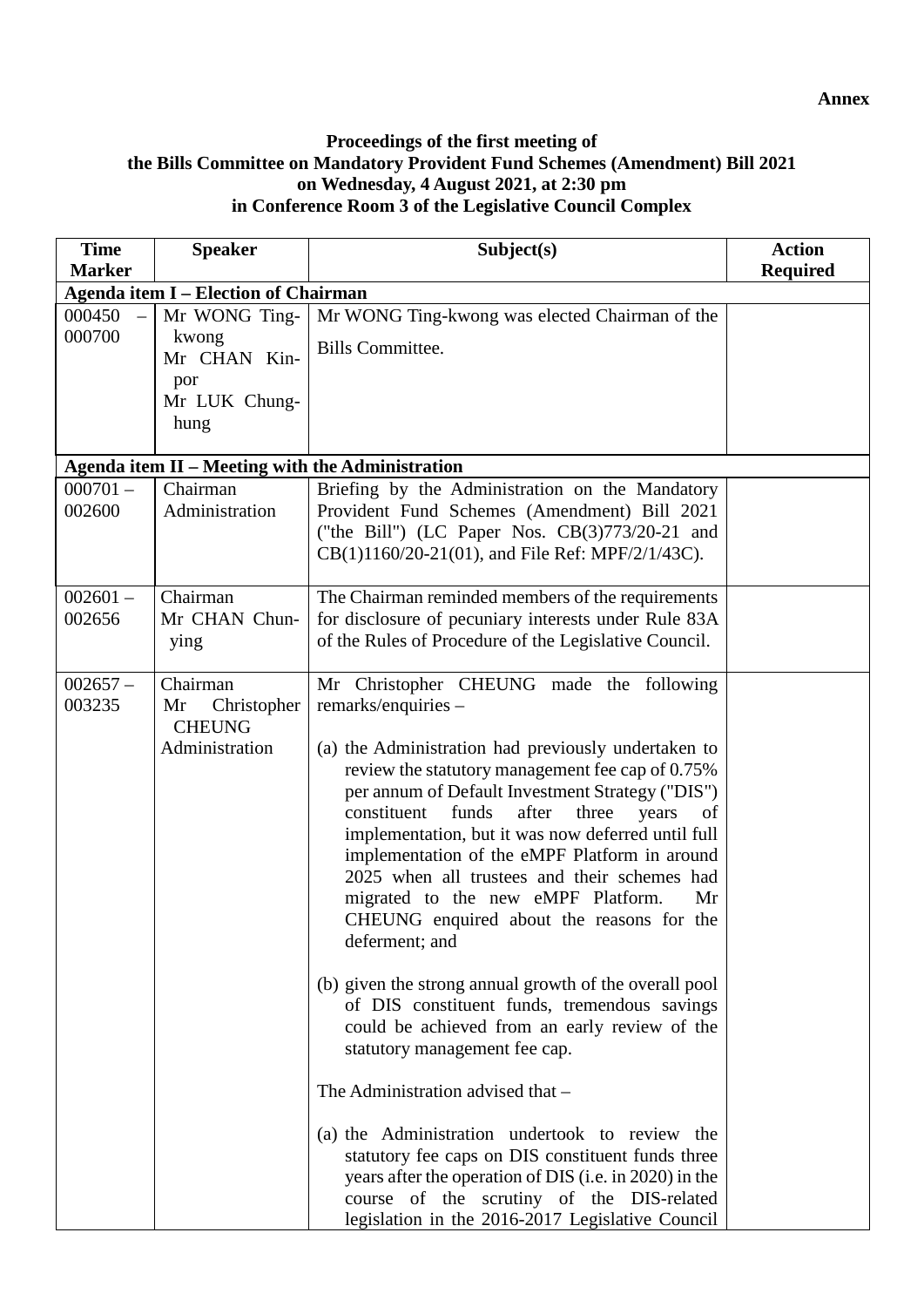| <b>Time</b>          | <b>Speaker</b>                                      | Subject(s)                                                                                                                                                                                                                                                                                                                                                                                                                                                                                                                                                                                               | <b>Action</b>   |
|----------------------|-----------------------------------------------------|----------------------------------------------------------------------------------------------------------------------------------------------------------------------------------------------------------------------------------------------------------------------------------------------------------------------------------------------------------------------------------------------------------------------------------------------------------------------------------------------------------------------------------------------------------------------------------------------------------|-----------------|
| <b>Marker</b>        |                                                     |                                                                                                                                                                                                                                                                                                                                                                                                                                                                                                                                                                                                          | <b>Required</b> |
|                      |                                                     | ("LegCo") session;<br>(b) the current legislative proposals relating to the<br>eMPF Platform, including the requirements for<br>"straight pass-on" of cost savings and the<br>"corresponding reduction in the fund expense<br>ratio", would be applicable to DIS constituent<br>funds;<br>(c) upon implementation of the eMPF Platform and                                                                                                                                                                                                                                                               |                 |
|                      |                                                     | the related fee control, there would be an average<br>30% cut in the administration fee to be enjoyed by<br>scheme members.<br>As administration fee<br>constituted mostly to the management fee payable<br>by scheme members invested in DIS funds, any<br>cost savings in scheme administration arising from<br>the implementation of the eMPF Platform would<br>also be applicable to DIS constituent funds after<br>the trustees concerned got onboard the eMPF<br>Platform; and                                                                                                                     |                 |
|                      |                                                     | (d) when all MPF trustees and their schemes<br>migrated to the eMPF Platform in around 2025,<br>more detailed information on the degree of<br>reduction in management fee of each DIS<br>constituent fund due to cost savings in scheme<br>administration would be available to facilitate the<br>Administration's review on the adjustment to the<br>statutory management fee cap of 0.75%.                                                                                                                                                                                                             |                 |
|                      |                                                     | The Chairman asked the Administration and the<br>Mandatory Provident Fund Schemes Authority<br>("MPFA") to note Mr CHEUNG's concern, monitor<br>the market management fee levels closely and make<br>timely reports to LegCo as and when necessary.                                                                                                                                                                                                                                                                                                                                                      |                 |
| $003236 -$<br>003848 | Chairman<br>Mr CHAN Chun-<br>ying<br>Administration | Mr CHAN Chun-ying made the following enquiries -<br>(a) given that scheme members were expected to<br>enjoy an average 30% reduction in the scheme<br>administration fee payable if a 90% digital take-up<br>rate could be achieved in five years after<br>implementation of the eMPF Platform, what<br>measures would be taken to ensure that a 90%<br>digital take-up rate could be achieved and what<br>implications it would have if the rate could not be<br>achieved in five years;<br>(b) given that under the "safe harbour" provisions,<br>trustees would be entitled to a statutory defence or |                 |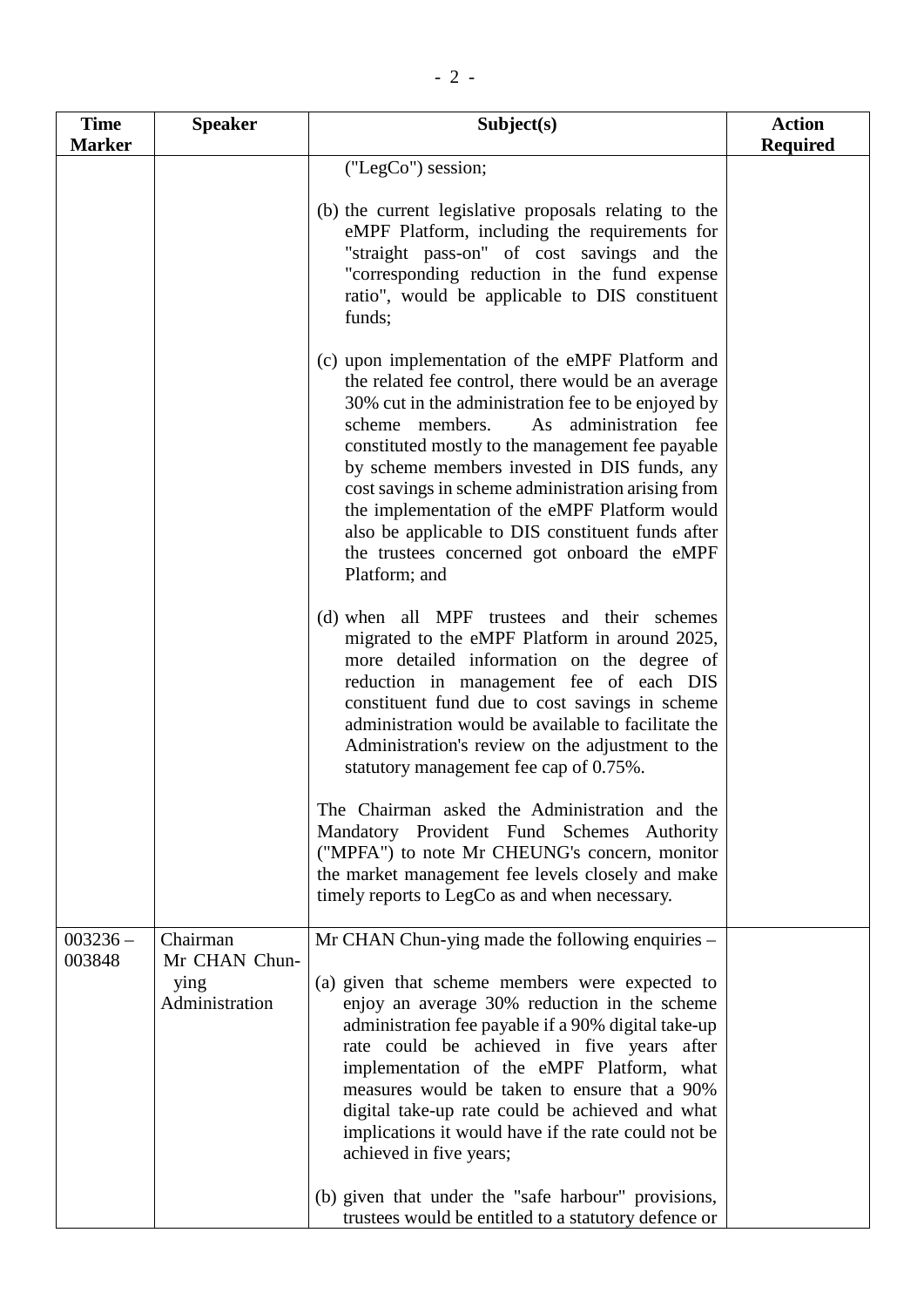| <b>Time</b><br><b>Marker</b> | <b>Speaker</b> | Subject(s)                                                                                                                                                                                                                                                                                                                                                                                                                                                                                                                                                                                                        | <b>Action</b><br><b>Required</b> |
|------------------------------|----------------|-------------------------------------------------------------------------------------------------------------------------------------------------------------------------------------------------------------------------------------------------------------------------------------------------------------------------------------------------------------------------------------------------------------------------------------------------------------------------------------------------------------------------------------------------------------------------------------------------------------------|----------------------------------|
|                              |                | not subject to relevant financial penalty if trustees'<br>non-compliance with the statutory requirements<br>under the Mandatory Provident Fund Schemes<br>Ordinance (Cap. 485) ("MPFSO") was solely due<br>to the failure of the system operator to perform its<br>duties, which party would be the adjudicating<br>authority in such cases; and                                                                                                                                                                                                                                                                  |                                  |
|                              |                | (c) the types of possible offences that would be<br>charged on trustees as well as the respective duties<br>and responsibilities of the system operator and<br>trustees.                                                                                                                                                                                                                                                                                                                                                                                                                                          |                                  |
|                              |                | The Administration advised that -                                                                                                                                                                                                                                                                                                                                                                                                                                                                                                                                                                                 |                                  |
|                              |                | (a) the responsibility for the contractor of the system<br>operator to achieve a 90% digital take-up rate in<br>five-year time after implementation of the eMPF<br>Platform was stipulated in the tender document<br>and the contract for the development of the eMPF<br>Platform. Failure of the contractor to achieve the<br>90% target take-up rate would be liable to<br>contractual remedies and consequences;                                                                                                                                                                                               |                                  |
|                              |                | (b) due to the Coronavirus Disease 2019 pandemic,<br>the digital take-up rates of both participating<br>employers and scheme members had seen<br>remarkable increases.<br>Digital take-up rate of<br>employers had risen from around 30% to 40% in<br>mid-2019 to 51% in December 2020, and the take-<br>up rate of scheme members had risen from some<br>90% to 98% during the same period;                                                                                                                                                                                                                      |                                  |
|                              |                | (c) under the tender document and contract of the<br>eMPF Platform, the system operator was required<br>to take a multi-pronged approach to boost the<br>digital take-up rate of the eMPF Platform,<br>including enhancing promotion and technical<br>support, introducing user-friendly interface and<br>functionality, and providing incentives for users to<br>adopt digital means to use the eMPF Platform.<br>The Administration, MPFA and the eMPF<br>Platform Company would closely monitor the<br>digital adoption situation and implement suitable<br>and timely measures to boost the take-up rate; and |                                  |
|                              |                | (d) as the regulator of the MPF sector and the<br>oversight body for the operation of the eMPF<br>Platform and the eMPF Platform Company, the                                                                                                                                                                                                                                                                                                                                                                                                                                                                     |                                  |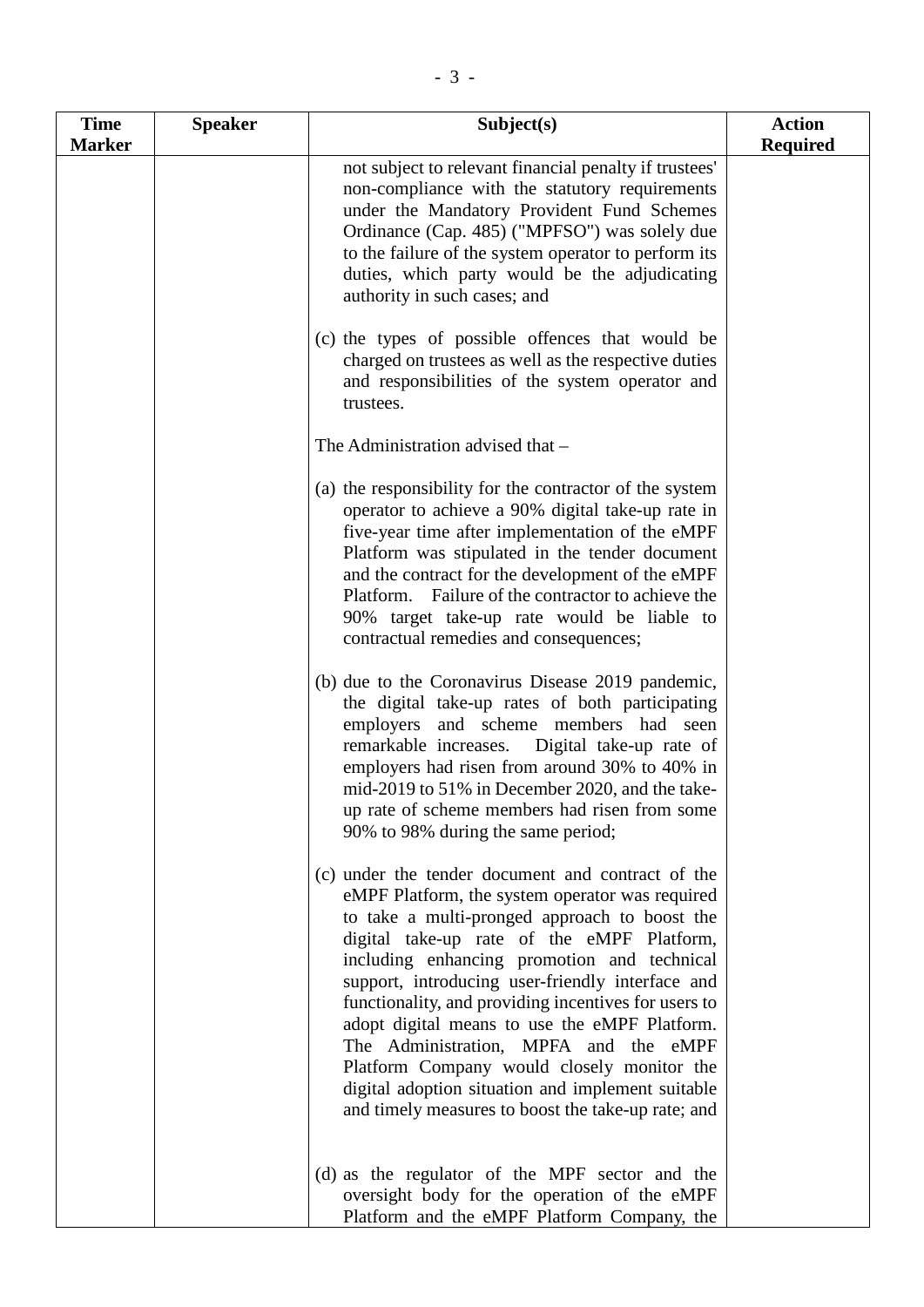| <b>Time</b><br><b>Marker</b> | <b>Speaker</b>                               | Subject(s)                                                                                                                                                                                                                                                                                                                                                                                                                                                                                                                                                                                                                     | <b>Action</b><br><b>Required</b> |
|------------------------------|----------------------------------------------|--------------------------------------------------------------------------------------------------------------------------------------------------------------------------------------------------------------------------------------------------------------------------------------------------------------------------------------------------------------------------------------------------------------------------------------------------------------------------------------------------------------------------------------------------------------------------------------------------------------------------------|----------------------------------|
|                              |                                              | MPFA would be responsible for monitoring the<br>compliance with the relevant operating rules and<br>requirements,<br>and<br>would<br>statutory<br>take<br>enforcement actions as necessary in a fair and<br>objective manner.                                                                                                                                                                                                                                                                                                                                                                                                  |                                  |
| $003849 -$<br>004535         | Chairman<br>Mr YIU Si-wing<br>Administration | Mr YIU SI-wing raised the following enquiries –<br>(a) whether there was a supervisor-subordinate<br>relationship between MPFA and the eMPF<br>Platform<br>Company;<br>whether<br><b>MPFA</b><br>was<br>represented in any executive committee(s) of the<br>eMPF Platform Company; and whether the eMPF<br>Platform Company had independent authority to<br>initiate investigation into suspected cases of non-<br>compliance by trustees, or had to refer such cases<br>to MPFA for investigation;                                                                                                                            |                                  |
|                              |                                              | (b) given that the Government had so far committed<br>over \$4.9 billion of public money to fund the<br>software<br>hardware<br>and<br>development<br>and<br>maintenance of the eMPF Platform, as well as<br>support the initial years of operation of the eMPF<br>Platform Company, and would further commit<br>\$210 million to facilitate trustees' boarding onto<br>the eMPF Platform and managing the associated<br>risks, when would the eMPF Platform cease to<br>require additional Government funding and begin<br>to generate income, or even allow the Government<br>to partially recoup its funding injection; and |                                  |
|                              |                                              | (c) given that some trustees might not be willing to<br>migrate to the eMPF Platform early and charge<br>their scheme members a lower management fee,<br>what would be the criteria for determining the<br>order of migration by trustees to the eMPF<br>Platform.                                                                                                                                                                                                                                                                                                                                                             |                                  |
|                              |                                              | The Administration advised that –                                                                                                                                                                                                                                                                                                                                                                                                                                                                                                                                                                                              |                                  |
|                              |                                              | (a) the eMPF Platform Company was established by<br>MPFA as its wholly owned subsidiary company to<br>build and maintain the eMPF Platform as a public<br>utility, on a cost-recovery and not-for-profit basis,<br>through charging fees on trustees for the scheme<br>administration services it provided;                                                                                                                                                                                                                                                                                                                    |                                  |
|                              |                                              | (b) the implementation of the eMPF Platform would<br>not change the existing relationship between<br>MPFA as the regulating authority and the trustees                                                                                                                                                                                                                                                                                                                                                                                                                                                                         |                                  |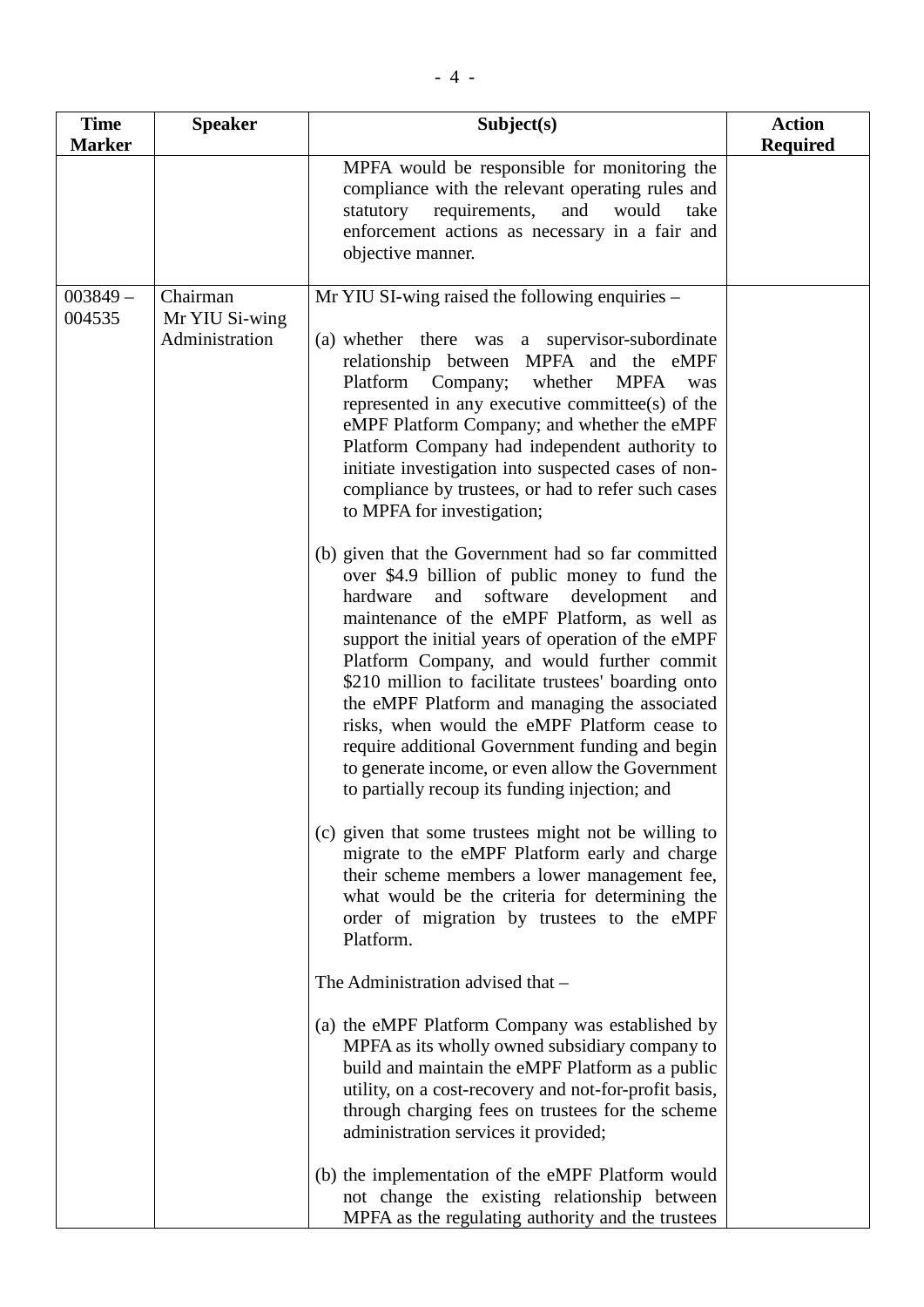| <b>Time</b>          | <b>Speaker</b>                                               | Subject(s)                                                                                                                                                                                                                                                                                                                                                                                                                                                                                              | <b>Action</b>   |
|----------------------|--------------------------------------------------------------|---------------------------------------------------------------------------------------------------------------------------------------------------------------------------------------------------------------------------------------------------------------------------------------------------------------------------------------------------------------------------------------------------------------------------------------------------------------------------------------------------------|-----------------|
| <b>Marker</b>        |                                                              |                                                                                                                                                                                                                                                                                                                                                                                                                                                                                                         | <b>Required</b> |
|                      |                                                              | The eMPF Platform Company<br>as regulatees.<br>would function as a system operator and would not<br>assume a regulatory role. Any suspected cases of<br>non-compliance identified by the eMPF Platform<br>Company would be referred to MPFA for follow-<br>up or investigation;                                                                                                                                                                                                                         |                 |
|                      |                                                              | (c) the eMPF Platform Company, being a subsidiary<br>of MPFA, would have its own Articles of<br>Association and corporate governance code setting<br>out its public functions and powers, subject to the<br>supervision of the Board of Directors with<br>representatives from MPFA and the Government;                                                                                                                                                                                                 |                 |
|                      |                                                              | (d) LegCo approved a total non-recurrent capital<br>commitment to the development work of the<br>eMPF Platform and initial operation of the eMPF<br>Platform Company of about \$4.9 billion, including<br>the \$210 million to incentivize and facilitate<br>trustees' early boarding onto the eMPF Platform.<br>The Government had no plan to recover the non-<br>recurrent capital grant, thereby lowering the<br>recurrent cost of operating the eMPF Platform for<br>the benefit of scheme members; |                 |
|                      |                                                              | (e) no further funding requirement was anticipated at<br>this stage as the eMPF Platform Company would<br>operate on a cost-recovery basis, through charging<br>fees on trustees for the scheme administration<br>services it provided; and                                                                                                                                                                                                                                                             |                 |
|                      |                                                              | (f) the Administration, MPFA and the eMPF Platform<br>Company would work out the criteria for<br>determining the order of migration to the eMPF<br>Platform by trustees in batches, taking account of<br>the trustees' readiness for migration<br>and<br>operational risks, etc.                                                                                                                                                                                                                        |                 |
| $004536 -$<br>005523 | Chairman<br><b>CHUNG</b><br>Mr<br>Kwok-pan<br>Administration | Mr CHUNG Kwok-pan raised the following<br>$views/enquires -$<br>(a) given that there were now some 4.5 million<br>members enrolled into MPF schemes with a total<br>of 10 million-odd accounts administered by<br>13 trustees, whether there was any room for<br>incentivizing account consolidation by scheme<br>members to streamline processes and reduce<br>paperwork;<br>(b) given that MPF trustees were already running a                                                                        |                 |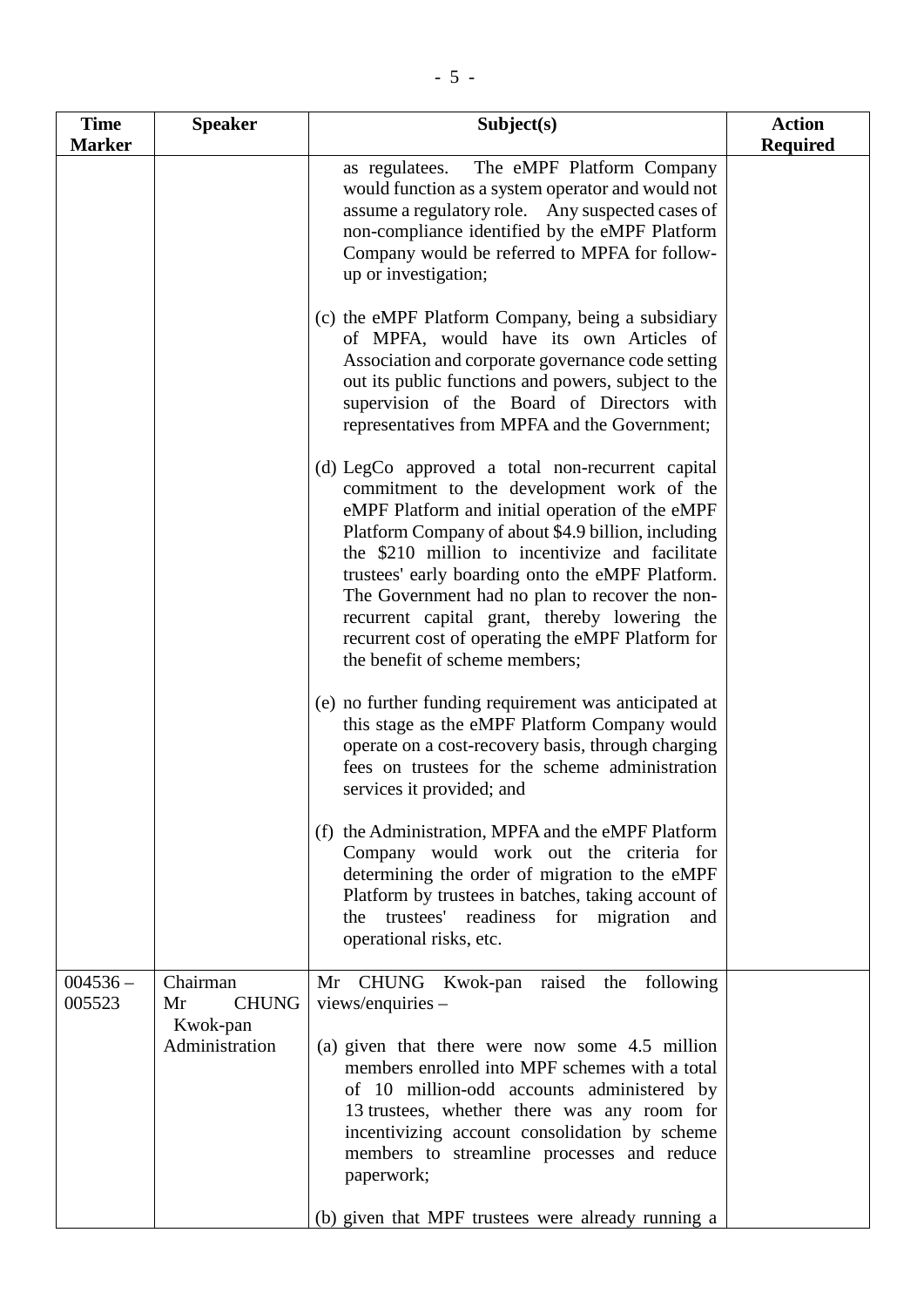| <b>Time</b>   | <b>Speaker</b> | Subject(s)                                                                                                                                                                                                                                                                                                                                                                                                                                                                                                         | <b>Action</b>   |
|---------------|----------------|--------------------------------------------------------------------------------------------------------------------------------------------------------------------------------------------------------------------------------------------------------------------------------------------------------------------------------------------------------------------------------------------------------------------------------------------------------------------------------------------------------------------|-----------------|
| <b>Marker</b> |                |                                                                                                                                                                                                                                                                                                                                                                                                                                                                                                                    | <b>Required</b> |
|               |                | lucrative business, what was the rationale for<br>injecting \$210 million to incentivize trustees'<br>boarding onto the eMPF Platform when it would<br>become mandatory to do so after the enactment of<br>the proposed legislative amendments; and                                                                                                                                                                                                                                                                |                 |
|               |                | (c) apart from the administration fee, whether there<br>was room under the existing fee structure for<br>further regulation or reduction of other fees, i.e.<br>custodian fee, trustee fee, sponsor fee and<br>investment management fee.                                                                                                                                                                                                                                                                          |                 |
|               |                | The Administration advised that -                                                                                                                                                                                                                                                                                                                                                                                                                                                                                  |                 |
|               |                | (a) the MPFA had all along been encouraging scheme<br>members to consolidate their personal accounts.<br>The eMPF Platform was designed as a one-stop<br>shop to allow scheme members to manage and<br>consolidate their MPF accounts and investment<br>portfolios under different MPF schemes and<br>trustees more easily;                                                                                                                                                                                        |                 |
|               |                | (b) given the sheer number of accounts under the<br>trustees' management, the additional funding<br>provision of \$210 million to be allocated to those<br>trustees who opted for early onboarding would<br>facilitate trustees' onboarding to the eMPF<br>Platform and managing the associated risks in<br>relation to the work of data transfer, cleansing and<br>reformatting;                                                                                                                                  |                 |
|               |                | (c) the eMPF Platform was aimed at tackling the high<br>administration costs of the MPF system, being one<br>of the major concerns of the stakeholders. With<br>standardization, streamlining and automation of<br>the scheme administration work, the eMPF<br>Platform would bring down the administration fee<br>of MPF funds by an average 30%. In the long<br>run, the average administration fee would be<br>further lowered from the existing 0.58% of the<br>asset under management to around 0.2% in 2032; |                 |
|               |                | (d) as new trustee would no longer need to develop<br>their own electronic administration system, the<br>eMPF Platform would also reduce barriers to<br>market entry and introduce more competition to the<br>MPF market; and                                                                                                                                                                                                                                                                                      |                 |
|               |                | (e) compared<br>scheme<br>administration<br>to<br>fee,<br>investment management fee varied more widely                                                                                                                                                                                                                                                                                                                                                                                                             |                 |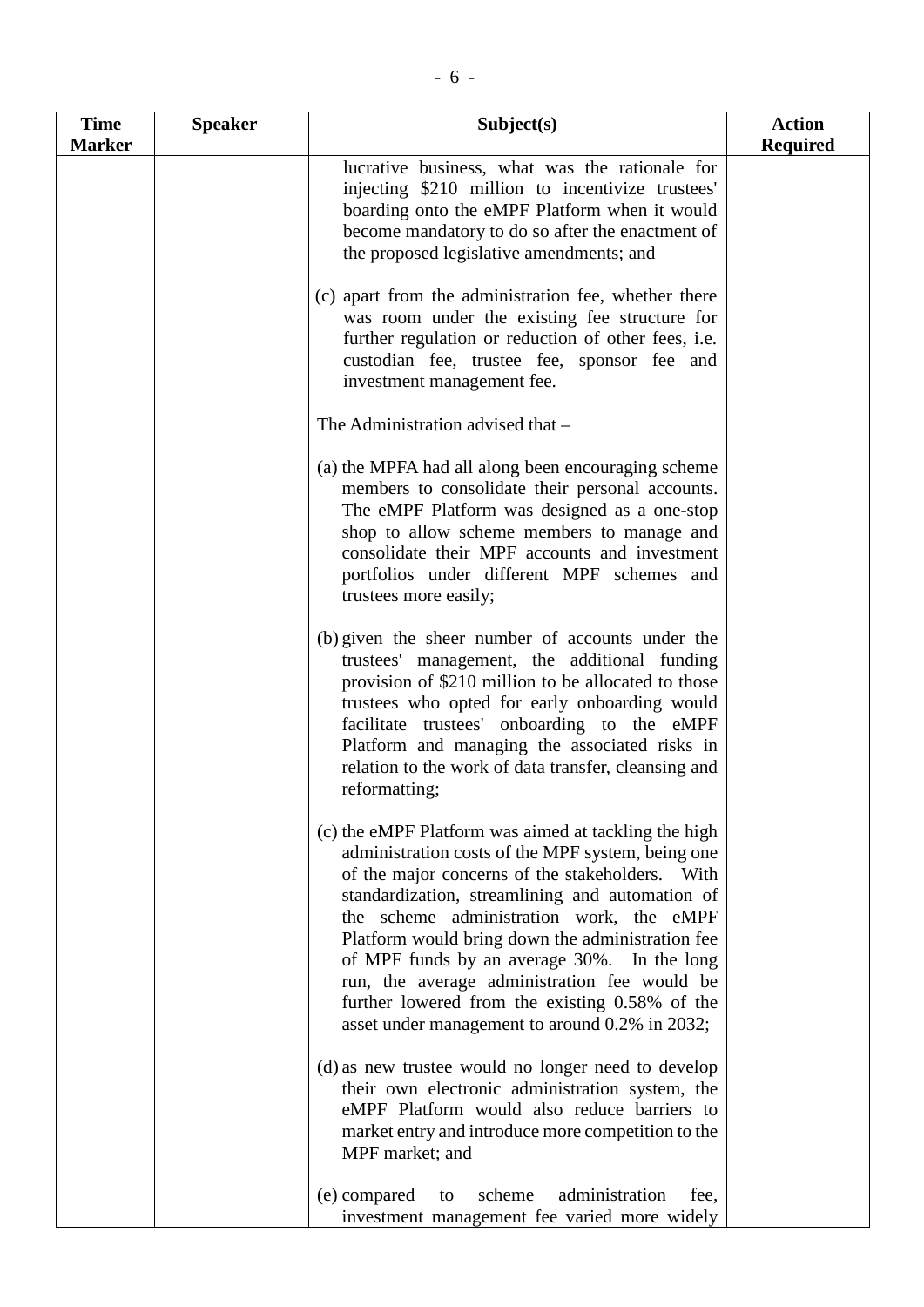| <b>Time</b><br><b>Marker</b> | <b>Speaker</b>                                        | Subject(s)                                                                                                                                                                                                                                                                                                                                                                                                                                                                                                                                                                                                                                                                                                                                                                                                                                                                                                                                                                                                                                                                                                                                                                                                                   | <b>Action</b><br><b>Required</b>                                                              |
|------------------------------|-------------------------------------------------------|------------------------------------------------------------------------------------------------------------------------------------------------------------------------------------------------------------------------------------------------------------------------------------------------------------------------------------------------------------------------------------------------------------------------------------------------------------------------------------------------------------------------------------------------------------------------------------------------------------------------------------------------------------------------------------------------------------------------------------------------------------------------------------------------------------------------------------------------------------------------------------------------------------------------------------------------------------------------------------------------------------------------------------------------------------------------------------------------------------------------------------------------------------------------------------------------------------------------------|-----------------------------------------------------------------------------------------------|
|                              |                                                       | among investment funds or products requiring<br>different level of investment management skills<br>and risks, etc.                                                                                                                                                                                                                                                                                                                                                                                                                                                                                                                                                                                                                                                                                                                                                                                                                                                                                                                                                                                                                                                                                                           |                                                                                               |
| $005524 -$<br>010140         | Chairman<br>Mr LEUNG Che-<br>cheung<br>Administration | Noting that one of the main objectives of the eMPF<br>Platform was to reduce the overall costs of the MPF<br>System, Mr LEUNG Che-cheung enquired whether<br>the service of the trustees (and hence fees charged by<br>trustees) could be dispensed with over time with the<br>implementation of the eMPF Platform.                                                                                                                                                                                                                                                                                                                                                                                                                                                                                                                                                                                                                                                                                                                                                                                                                                                                                                          |                                                                                               |
|                              |                                                       | The Administration advised that the eMPF Platform<br>was aimed to streamline, standardize and automate<br>scheme administration work and reduce related costs<br>of the MPF System. The eMPF Platform would not<br>perform other functions currently taken up by trustees,<br>including investment management, product design<br>and other trustee services.                                                                                                                                                                                                                                                                                                                                                                                                                                                                                                                                                                                                                                                                                                                                                                                                                                                                 |                                                                                               |
| $010141 -$<br>011200         | Chairman<br>Ms Starry LEE<br>Administration           | Ms Starry LEE welcomed the proposal to launch the<br>eMPF Platform to enhance the efficiency of the MPF<br>System.<br>She<br>following<br>made<br>the<br>enquiries/remarks-<br>(a) given the cumbersome procedure and difficulty for<br>scheme members to make enquiries about their<br>own personal accounts through MPFA, whether<br>there was any existing legislation precluding the<br>disclosure of information contained in a scheme<br>member's own personal account to the scheme<br>member by MPFA; and<br>(b) MPFA should introduce measures to encourage<br>scheme members to consolidate different personal<br>accounts now without awaiting the launch of the<br>eMPF Platform.<br>The Administration advised that -<br>(a) MPF schemes were privately managed by MPF<br>trustees and there was limitation in the current<br>legislative framework preventing MPFA from<br>accessing to or disclosing details of personal<br>account information pertaining to a scheme<br>member (including account number, account<br>balance and investment portfolio) which was held<br>by the trustee concerned; and<br>(b) with the passage of the Bill and the phased<br>implementation of the eMPF Platform from 2023, | The<br>Administration<br>to follow up as<br>paragraph<br>per<br>9(a)<br>of<br>the<br>minutes. |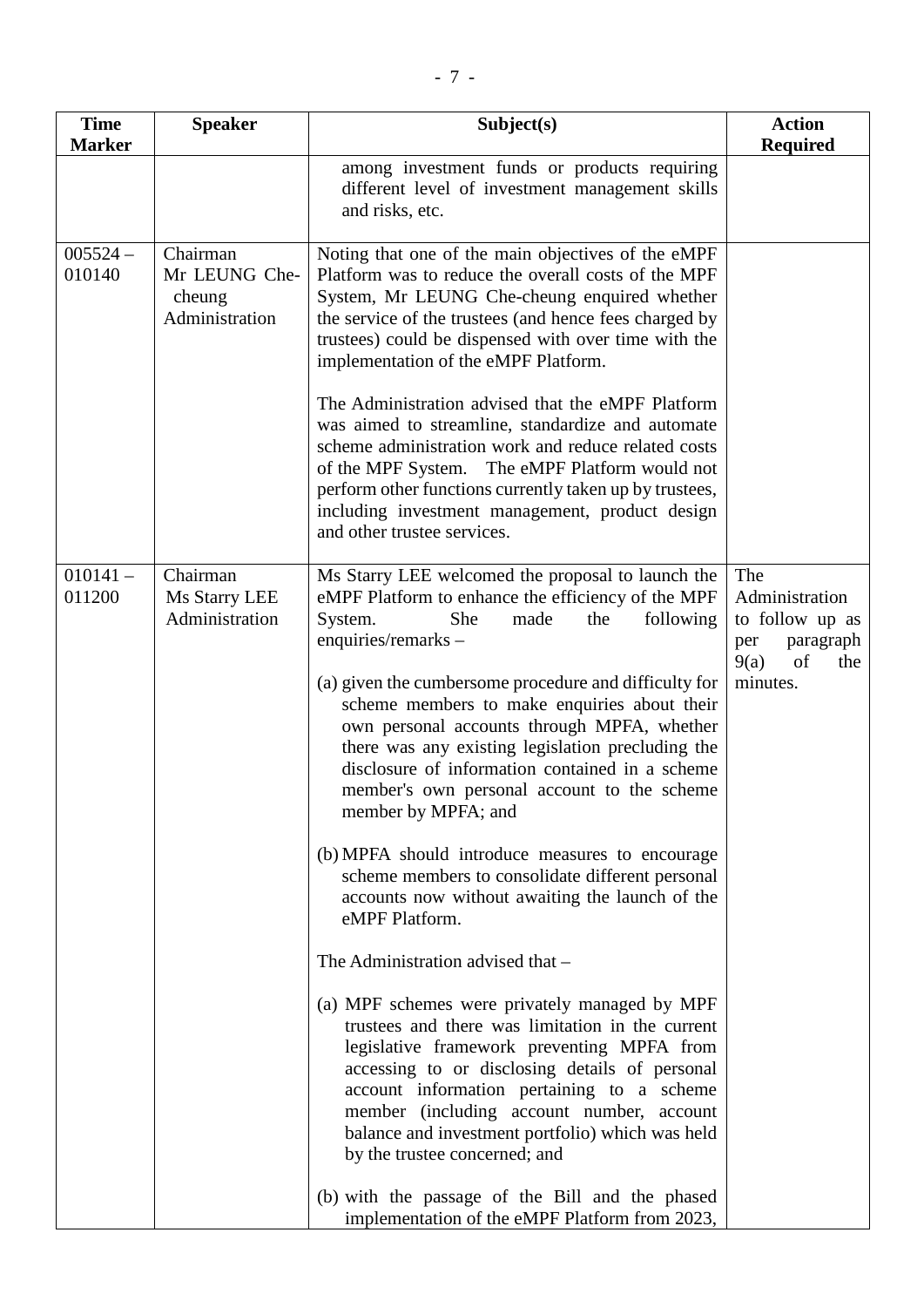| <b>Time</b>          | <b>Speaker</b>                                                                      | Subject(s)                                                                                                                                                                                                                                                                                                                                                                                                                                                                                                                                                                             | <b>Action</b>   |
|----------------------|-------------------------------------------------------------------------------------|----------------------------------------------------------------------------------------------------------------------------------------------------------------------------------------------------------------------------------------------------------------------------------------------------------------------------------------------------------------------------------------------------------------------------------------------------------------------------------------------------------------------------------------------------------------------------------------|-----------------|
| <b>Marker</b>        |                                                                                     | scheme members would be able to check the<br>details of their own accounts and perform account<br>consolidation and other functions at their<br>fingertips on the eMPF Platform as a one-stop<br>shop.                                                                                                                                                                                                                                                                                                                                                                                 | <b>Required</b> |
| $011201 -$<br>012615 | Chairman<br>Mr CHAN Kin-<br>por<br><b>CHUNG</b><br>Mr<br>Kwok-pan<br>Administration | Mr CHAN Kin-por relayed the Hong Kong Trustees'<br>Association's support to the key objectives of the Bill.<br>and the Chairman requested the<br>Mr CHAN<br>Administration to provide before the next meeting a<br>written response to the concerns over some key issues<br>of the Bill which were set out in the Association's<br>submission tabled at the meeting (LC Paper No.<br>$CB(1)1175/20-21(01)).$<br>Mr CHAN then summed up the key concerns raised                                                                                                                         |                 |
|                      |                                                                                     | by the Association in its submission –<br>(a) while there were safe harbour provisions in the<br>Bill, given that the eMPF Platform Company was<br>a wholly-owned subsidiary of MPFA, there might<br>be potential conflict of interest if MPFA played<br>active roles in<br>determining<br>any<br>the<br>"proportionality" of the liabilities of any non-<br>compliance acts to be allocated between the<br>system operator and the trustees;                                                                                                                                          |                 |
|                      |                                                                                     | (b) section 43 of the Mandatory Provident Fund<br>Schemes (General) Regulation ("MPFSGR")<br>(Cap. 485A) provided for the fundamental duties<br>of the trustees. However, with the new function<br>of MPFA of overseeing the operation of the eMPF<br>Platform, there would be fundamental changes to<br>the existing operating model of scheme<br>administration functions which were currently<br>handled by trustees or their delegates.<br>Such<br>changes could have significant impact on how<br>trustees would discharge their duties prescribed<br>under section 43 of MPFSGR; |                 |
|                      |                                                                                     | (c) confusion would arise as the term "administration"<br>for the purposes of eMPF was not defined in the<br>Bill;                                                                                                                                                                                                                                                                                                                                                                                                                                                                     |                 |
|                      |                                                                                     | (d) the power of MPFA to determine the rate of<br>administration fee under the proposed section<br>19ZB of MPFSO was too wide;                                                                                                                                                                                                                                                                                                                                                                                                                                                         |                 |
|                      |                                                                                     | (e) the proposed approach to use the fund expense<br>("FER")<br>ratio<br>implementation<br>for<br>of                                                                                                                                                                                                                                                                                                                                                                                                                                                                                   |                 |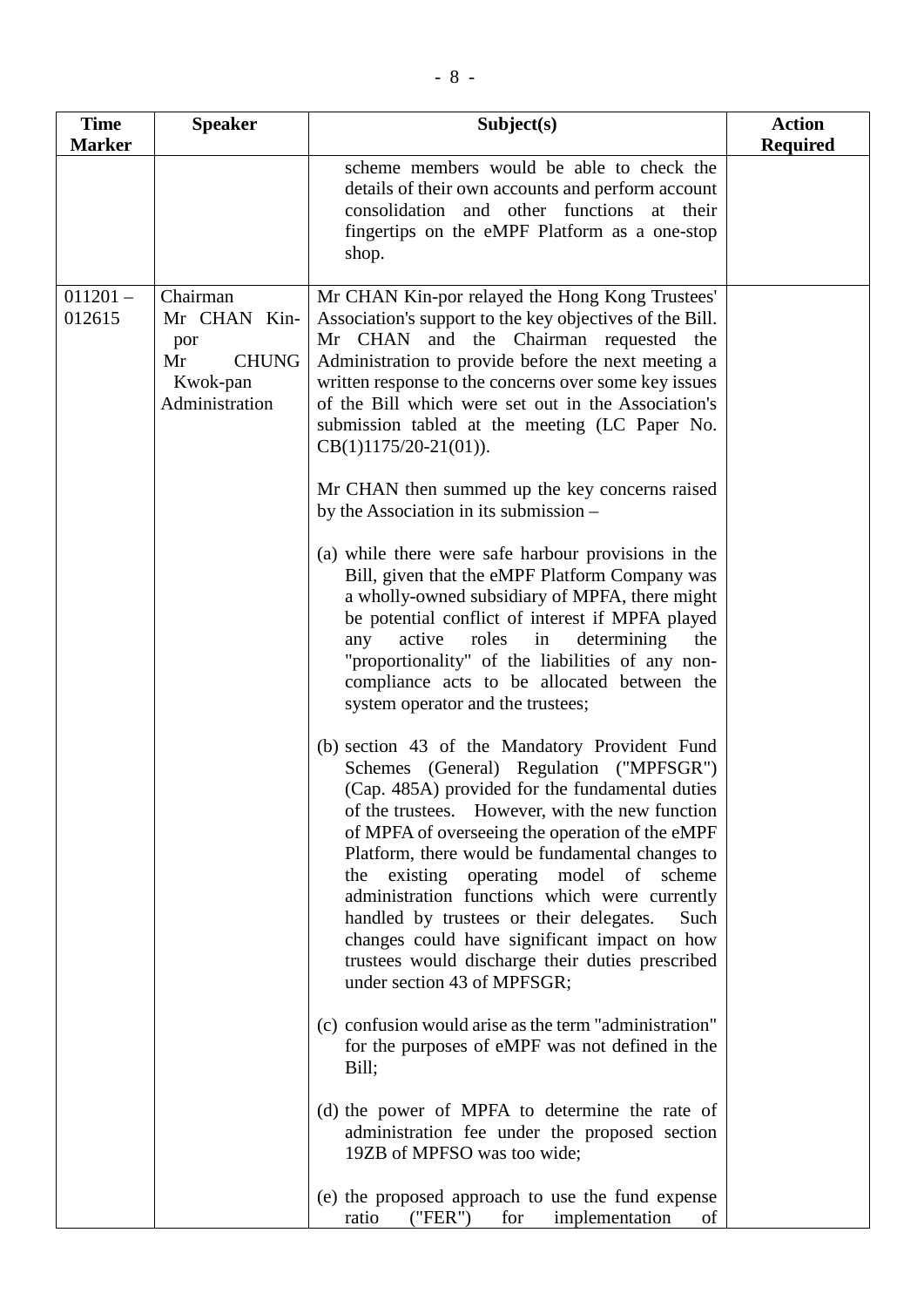| <b>Time</b>   | <b>Speaker</b> | Subject(s)                                                                                                                                                                                                                                                                                                                                          | <b>Action</b>   |
|---------------|----------------|-----------------------------------------------------------------------------------------------------------------------------------------------------------------------------------------------------------------------------------------------------------------------------------------------------------------------------------------------------|-----------------|
| <b>Marker</b> |                |                                                                                                                                                                                                                                                                                                                                                     | <b>Required</b> |
|               |                | corresponding topline reduction was unfair;                                                                                                                                                                                                                                                                                                         |                 |
|               |                | (f) as there was insufficient information regarding the<br>operating rules to be introduced, MPFA was urged<br>to share with the industry early the contents of the<br>operating rules;                                                                                                                                                             |                 |
|               |                | (g) MPFA should share with trustees in advance more<br>details on the arrangements of the subscription<br>agreement which was the sole official instrument<br>providing legal basis on which trustees could seek<br>reasonable remedies from the system operator;                                                                                   |                 |
|               |                | (h) there were concerns over the impact of the<br>proposed administration fee cap on trustees with<br>bundled fee arrangements; and                                                                                                                                                                                                                 |                 |
|               |                | (i) section 206 of MPFSGR should be amended to the<br>effect that members and employers who joined an<br>MPF scheme be provided with electronic<br>unless<br>they<br>documents<br>opted<br>out<br>of<br>communication by electronic means.                                                                                                          |                 |
|               |                | At the request of Mr CHUNG Kwok-pan, the<br>Administration gave a preliminary response to the key<br>concerns of the Association as follows –                                                                                                                                                                                                       |                 |
|               |                | (a) there would not be any conflict of role or interest<br>for MPFA to oversee the operation of the eMPF<br>Platform and to determine the responsibility for<br>non-compliance with the legislation as MPFA<br>would discharge these duties as a regulator tasked<br>to ensure and oversee the proper and efficient<br>operation of the MPF System; |                 |
|               |                | (b) the overarching principle for the regulation of fees<br>was to ensure straight pass-on of cost savings in<br>administration<br>and<br>scheme<br>corresponding<br>reduction to FER to reflect the cost savings to be<br>enjoyed by scheme members in full;                                                                                       |                 |
|               |                | (c) the Administration noted trustees' request for more<br>information or details of the operating rules and<br>MPFA and the eMPF<br>subscription agreement.<br>Platform Company would consult trustees on the<br>draft documents in the first half of 2022; and                                                                                    |                 |
|               |                | (d) given that there would still be a significant number<br>of scheme members who were less tech-savvy, the<br>Administration considered it more appropriate to                                                                                                                                                                                     |                 |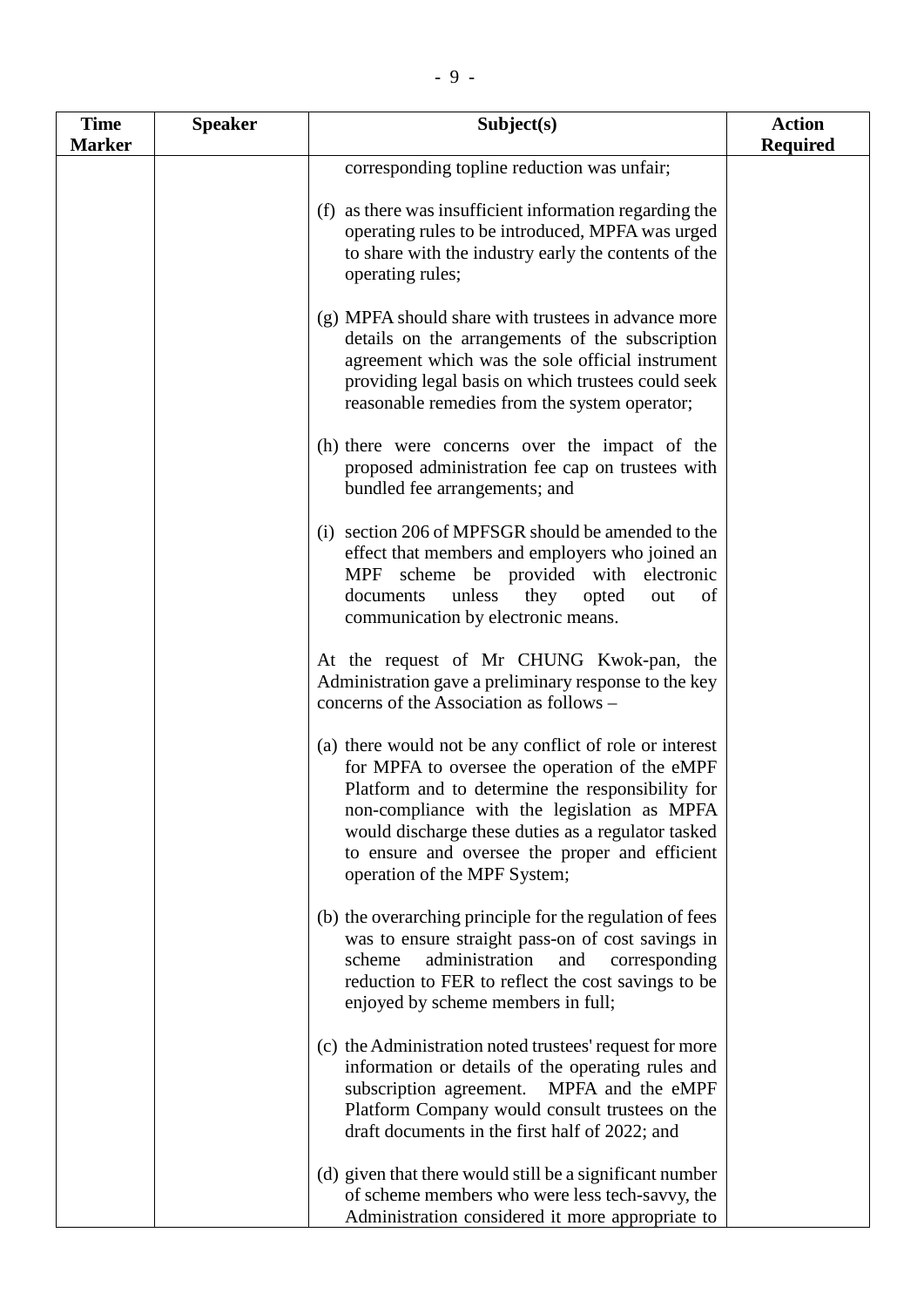| <b>Time</b>          | <b>Speaker</b>                                                   | Subject(s)                                                                                                                                                                                                                                                                                                                                                                               | <b>Action</b>   |
|----------------------|------------------------------------------------------------------|------------------------------------------------------------------------------------------------------------------------------------------------------------------------------------------------------------------------------------------------------------------------------------------------------------------------------------------------------------------------------------------|-----------------|
| <b>Marker</b>        |                                                                  |                                                                                                                                                                                                                                                                                                                                                                                          | <b>Required</b> |
|                      |                                                                  | adopt an opt-in model, instead of an opt-out<br>model, for the use of the eMPF Platform at this<br>stage. Nevertheless, MPFA would monitor the<br>digital adoption situation and provide incentives to<br>boost the take-up rate as appropriate.                                                                                                                                         |                 |
| $012616 -$<br>013040 | Chairman<br>Christopher<br>Mr<br><b>CHEUNG</b><br>Administration | Mr Christopher CHEUNG's enquiry<br>and<br>the<br>Administration's response on the corresponding<br>timing of implementation of: (a) account management<br>functions on the eMPF Platform by scheme members;<br>and (b) review of the prevailing statutory management<br>fee cap of 0.75% per annum of DIS constituent funds.<br>The Administration advised that -                        |                 |
|                      |                                                                  | (a) scheme members would be able to manage their<br>own MPF accounts effectively upon the launch of<br>the eMPF Platform in 2023 when MPF schemes<br>started to migrate to the eMPF Platform; and                                                                                                                                                                                        |                 |
|                      |                                                                  | (b) the fee reduction requirements proposed under the<br>Bill would apply to DIS constituent funds, and<br>hence the administration fee of DIS constituent<br>funds would be lowered in accordance with the<br>statutory requirements, without having to wait for<br>the review of the statutory management fee cap of<br>$0.75%$ .                                                      |                 |
|                      |                                                                  | On the Chairman's enquiry on the anticipated 30% cut<br>in fee level upon implementation of the eMPF<br>Platform, the Administration clarified that the average<br>30% cut was applicable to the administration fee<br>portion of FER.                                                                                                                                                   |                 |
| $013041 -$<br>014200 | Chairman<br><b>CHUNG</b><br>Mr<br>Kwok-pan                       | Mr CHUNG<br>Kwok-pan made the following<br>enquiries $-$                                                                                                                                                                                                                                                                                                                                 |                 |
|                      | Administration                                                   | (a) given that the use of the eMPF Platform was<br>mandatory and would benefit the trustees by<br>streamlining their workflow and cutting down<br>paperwork, it appeared that the \$210 million<br>funding to incentivize trustees' early onboarding to<br>the eMPF Platform was a double benefit to<br>trustees. As such, what were the justifications for<br>the relevant funding; and |                 |
|                      |                                                                  | (b) the deadline for opting for early boarding.                                                                                                                                                                                                                                                                                                                                          |                 |
|                      |                                                                  | Mr CHAN Kin-por made the following observations –                                                                                                                                                                                                                                                                                                                                        |                 |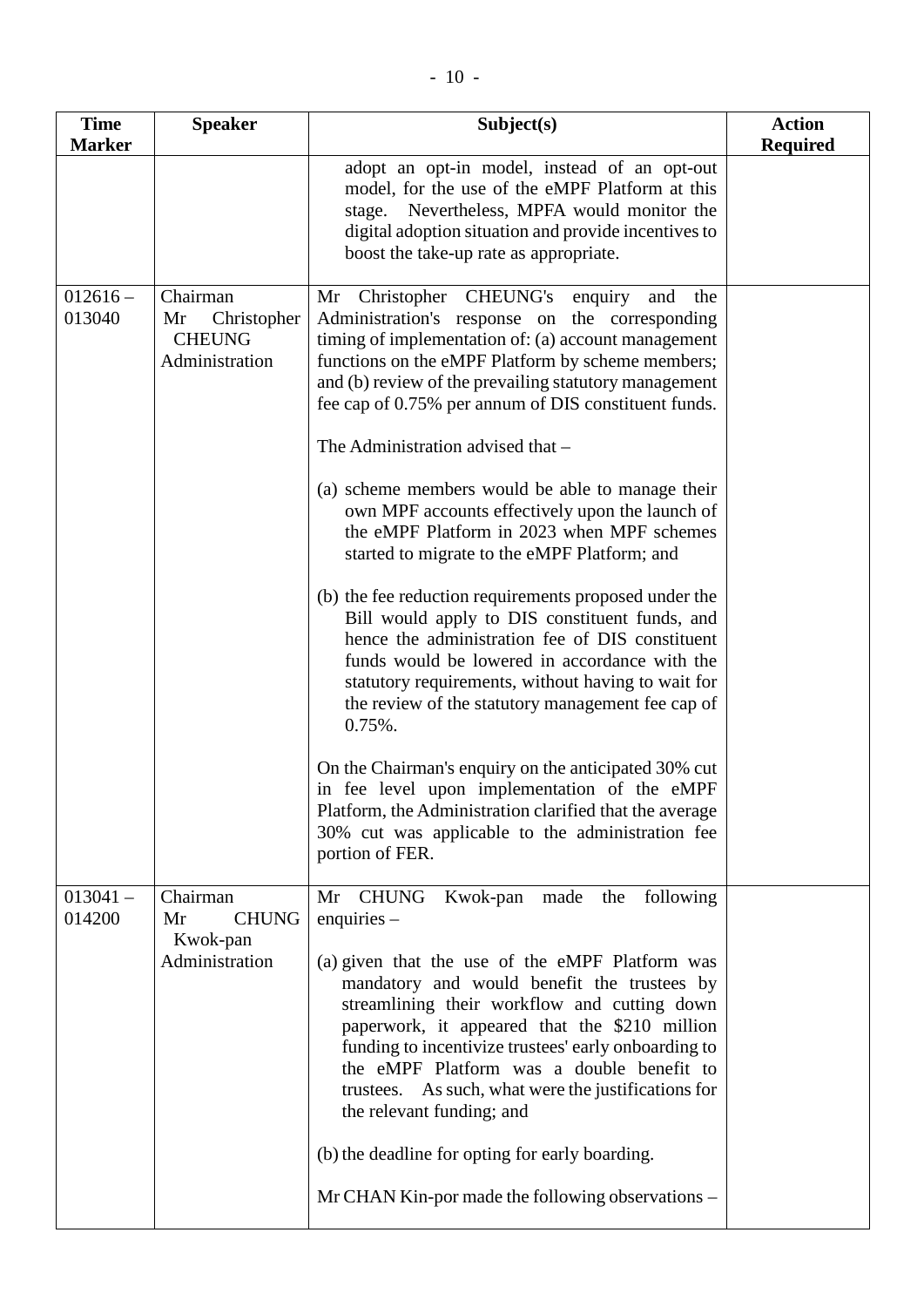| <b>Time</b>          | <b>Speaker</b>                             | Subject(s)                                                                                                                                                                                                                                                                                                                                                                                                                                                   | <b>Action</b>   |
|----------------------|--------------------------------------------|--------------------------------------------------------------------------------------------------------------------------------------------------------------------------------------------------------------------------------------------------------------------------------------------------------------------------------------------------------------------------------------------------------------------------------------------------------------|-----------------|
| <b>Marker</b>        |                                            |                                                                                                                                                                                                                                                                                                                                                                                                                                                              | <b>Required</b> |
|                      |                                            | (a) the use of the eMPF Platform would involve high<br>risk for the early-bird trustees due to the<br>uncertainty arising from the connection of their<br>systems to the eMPF Platform; and                                                                                                                                                                                                                                                                  |                 |
|                      |                                            | (b) trustees having a relatively large market share<br>would be less willing to get on board the eMPF<br>Platform early as it could mean an early fee cut,<br>whereas small to medium trustees with a smaller<br>customer base would be more interested to get on<br>board the eMPF Platform early, so as to benefit<br>from the incentive funding whilst attracting more<br>scheme members with lower fees.                                                 |                 |
|                      |                                            | The Administration advised that -                                                                                                                                                                                                                                                                                                                                                                                                                            |                 |
|                      |                                            | (a) given that the onboarding to the eMPF Platform<br>would result in the lowering of administration fee<br>and correspondingly the overall fee level of MPF<br>funds, the \$210 million funding was considered<br>trustees'<br>appropriate<br>encourage<br>to<br>early<br>onboarding to the eMPF Platform by meeting the<br>trustees' associated transition and risk management<br>costs;                                                                   |                 |
|                      |                                            | (b) trustees in different forms and sizes would have<br>different considerations as to their preferred timing<br>to migrate to the eMPF Platform.<br>The<br>Administration and MPFA would work out with<br>trustees the onboarding sequence and details of the<br>early bird scheme, with a view to firming up the<br>transitional<br>arrangement and implementation<br>timetable of the eMPF Platform; and<br>(c) only those trustees which opted for early |                 |
|                      |                                            | onboarding would be entitled to a share of the<br>\$210 million funding.                                                                                                                                                                                                                                                                                                                                                                                     |                 |
|                      |                                            | The Chairman's enquiry and the Administration's<br>response on whether the approval of the Finance<br>Committee of LegCo was required for the<br>\$210 million funding to incentivize trustees' boarding<br>onto the eMPF Platform.<br>The Administration<br>clarified that the \$210 million funding was approved<br>by LegCo vide passage of the Appropriation Bill 2021.                                                                                  |                 |
| $014201 -$<br>014606 | Chairman<br><b>CHUNG</b><br>Mr<br>Kwok-pan | Mr CHUNG Kwok-pan enquired how the eMPF<br>Platform could facilitate the abolition of the<br>arrangement of offsetting severance payments and                                                                                                                                                                                                                                                                                                                |                 |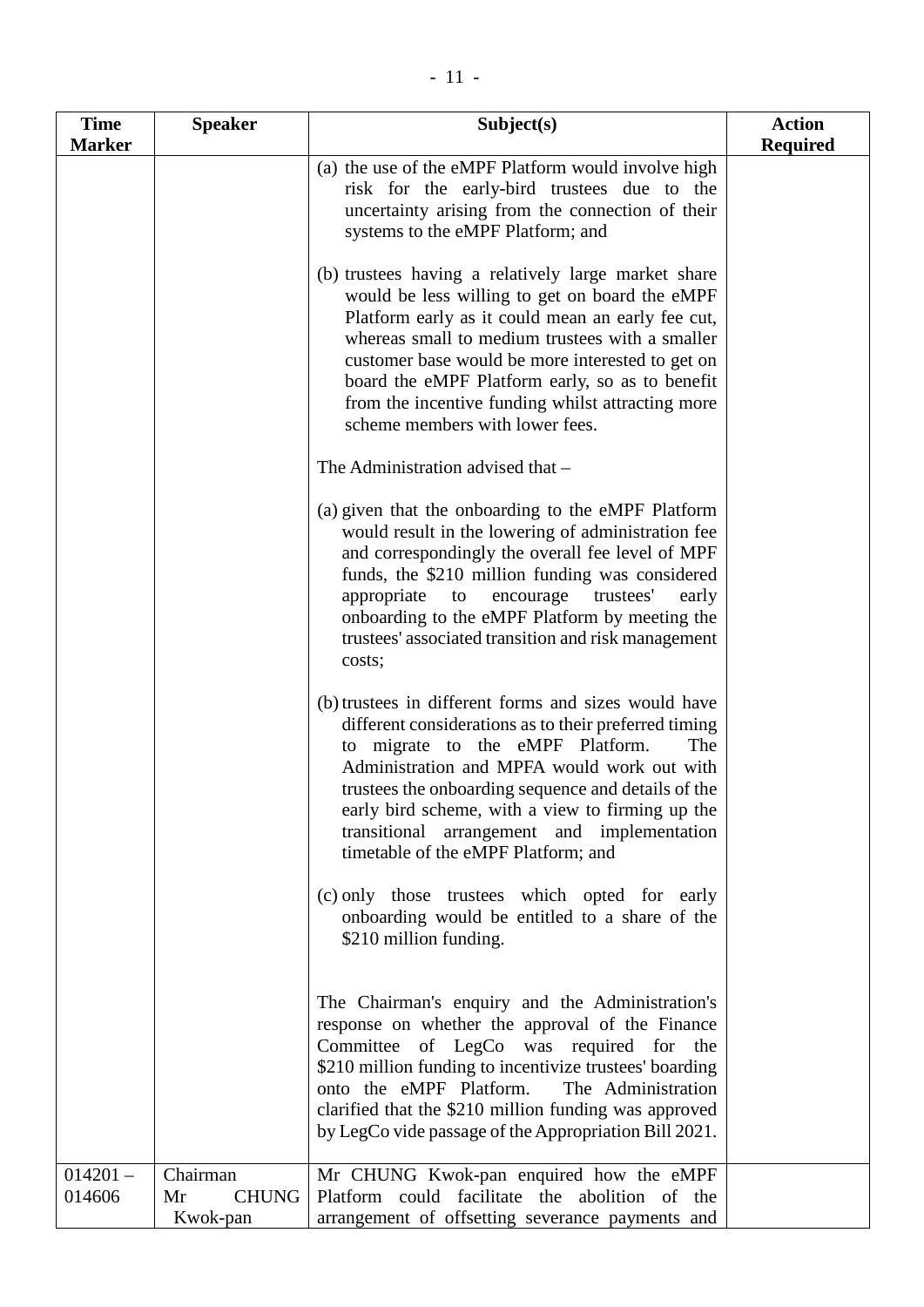| <b>Time</b><br><b>Marker</b> | <b>Speaker</b>                                               | Subject(s)                                                                                                                                                                                                                                                                                                                                                                                                                                                                                                                                                                                                                          | <b>Action</b><br><b>Required</b>                                                              |
|------------------------------|--------------------------------------------------------------|-------------------------------------------------------------------------------------------------------------------------------------------------------------------------------------------------------------------------------------------------------------------------------------------------------------------------------------------------------------------------------------------------------------------------------------------------------------------------------------------------------------------------------------------------------------------------------------------------------------------------------------|-----------------------------------------------------------------------------------------------|
|                              | Administration                                               | long service payments against MPF accrued benefits<br>("the offsetting arrangement").                                                                                                                                                                                                                                                                                                                                                                                                                                                                                                                                               |                                                                                               |
|                              |                                                              | The Administration advised that -                                                                                                                                                                                                                                                                                                                                                                                                                                                                                                                                                                                                   |                                                                                               |
|                              |                                                              | (a) after the abolition of the offsetting arrangement,<br>employers would be required to set up Designated<br>Savings Accounts ("DSAs") under their own<br>names to save up in advance so as to meet their<br>potential liabilities for making severance and long<br>service payments; and                                                                                                                                                                                                                                                                                                                                          |                                                                                               |
|                              |                                                              | (b) employers would be able to handle DSA-related<br>transactions on the eMPF Platform.<br>The Labour<br>Department would also develop and manage a<br>separate back-end DSA System to connect to the<br>eMPF Platform.                                                                                                                                                                                                                                                                                                                                                                                                             |                                                                                               |
|                              |                                                              | Mr CHUNG Kwok-pan enquired about the system<br>readiness of the eMPF Platform to handle the 300 000-<br>odd DSAs under the names of the same number of<br>employers.                                                                                                                                                                                                                                                                                                                                                                                                                                                                |                                                                                               |
|                              |                                                              | The Administration advised that DSA account holders<br>should overlap with those participating employers of<br>the MPF schemes under the existing MPF System.<br>Relevant system specifications for the DSA accounts<br>had been incorporated into the tender documents and<br>contract of the development of the eMPF Platform.                                                                                                                                                                                                                                                                                                    |                                                                                               |
|                              |                                                              | In response to Mr CHUNG Kwok-pan's enquiry, the<br>Administration advised that 2.5 million-odd MPF<br>accounts had already invested in accordance with DIS<br>or in the constituent funds of DIS, representing some<br>24% of the total number of 10 million-odd MPF<br>accounts.                                                                                                                                                                                                                                                                                                                                                   |                                                                                               |
| $014607 -$<br>014955         | Chairman<br>Mr<br><b>CHUNG</b><br>Kwok-pan<br>Administration | Mr CHUNG Kwok-pan said that as the MPF benefits<br>accrued in the MPF account opened under the former<br>employer of a scheme member would be held in a<br>separate personal account when the scheme member<br>terminated<br>his/her<br>employment and<br>did<br>not<br>consolidate his/her personal accounts, many such<br>accounts under the name of the same member were in<br>fact inactive.<br>Mr CHUNG requested<br>the<br>Administration to provide supplementary information<br>on the actual percentage of active accounts (i.e.<br>contribution accounts) out of the 10 million-odd MPF<br>accounts which had joined DIS. | The<br>Administration<br>to follow up as<br>paragraph<br>per<br>9(b)<br>of<br>the<br>minutes. |